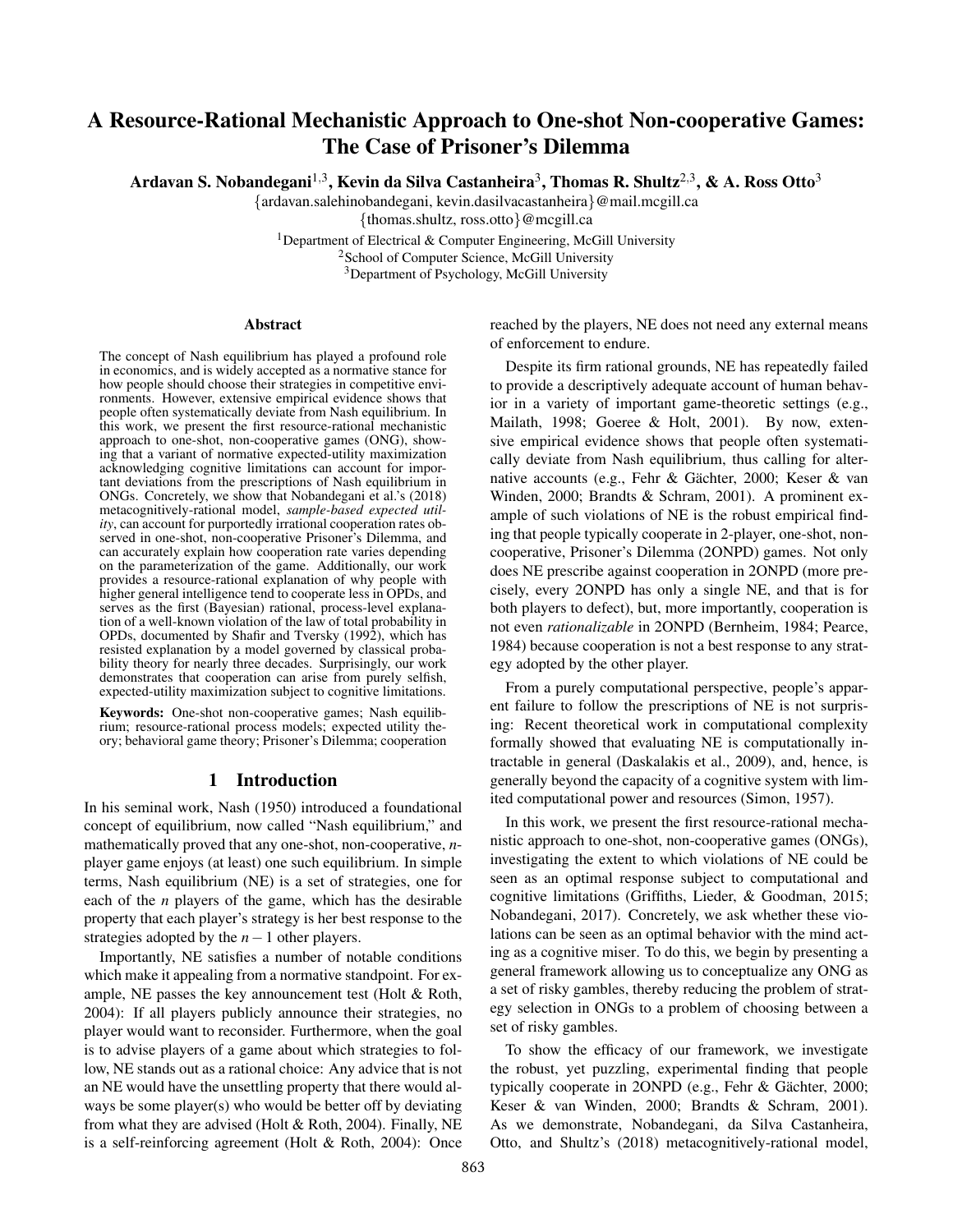*sample-based expected utility* (SbEU), not only can provide a resource-rational mechanistic explanation of cooperation behavior in 2ONPD, but also can provide a remarkably accurate quantitative account of how cooperation rate varies depending on the parameterization of 2ONPD (i.e., specific payoffs of the game).

Our paper is organized as follows. After providing a brief overview of SbEU, we present a general framework permitting us to reduce the problem of strategy selection in ONGs to the problem of decision-making under risk. We then turn to modeling cooperation in 2ONPD. Finally, we conclude by discussing the implications of our work for the debate on human rationality.

### 2 Sample-based Expected Utility Model

Extending the decision-making model of Lieder, Griffiths, and Hsu (2018) to the realm of metacognition, SbEU is a metacognitively-rational process model of risky choice, positing that an agent rationally adapts their strategies depending on the amount of time available for decision-making (Nobandegani et al., 2018). Concretely, SbEU assumes that an agent estimates expected utility

$$
\mathbb{E}[u(o)] = \int p(o)u(o)do,
$$
 (1)

using self-normalized importance sampling (Hammersley & Handscomb, 1964; Geweke, 1989), with its importance distribution *q* ∗ aiming to optimally minimize mean-squared error (MSE):

$$
\hat{E} = \frac{1}{\sum_{j=1}^{s} w_j} \sum_{i=1}^{s} w_i u(o_i), \quad \forall i: \ o_i \sim q^*, \ w_i = \frac{p(o_i)}{q^*(o_i)}, \quad (2)
$$

$$
q^*(o) \propto p(o)|u(o)|\sqrt{\frac{1+|u(o)|\sqrt{s}}{|u(o)|\sqrt{s}}}.\tag{3}
$$

MSE is a standard normative measure of the quality of an estimator, and is widely adopted in machine learning and mathematical statistics (Poor, 2013). In Eqs. (1-3), *o* denotes an outcome of a risky gamble, *p*(*o*) the objective probability of outcome *o*,  $u(o)$  the subjective utility of outcome *o*,  $\hat{E}$ the importance-sampling estimate of expected utility given in Eq. (1),  $q^*$  the importance-sampling distribution,  $o_i$  an outcome randomly sampled from  $q^*$ , and *s* the number of samples drawn from  $q^*$ .

SbEU posits that, when choosing between a pair of risky gambles *A*,*B*, people make their choice depending on whether the expected value of the utility difference ∆*u*(*o*) is negative or positive (w.p. stands for "with probability"):

$$
A = \begin{cases} o_A & \text{w.p. } P_A \\ 0 & \text{w.p. } 1 - P_A \end{cases} \tag{4}
$$

$$
B = \begin{cases} \n\begin{array}{cc}\n o_B & \text{w.p. } P_B \\
0 & \text{w.p. } 1 - P_B\n \end{array}\n \end{cases} \tag{5}
$$

$$
\Delta u(o) = \begin{cases}\n u(o_A) - u(o_B) & \text{w.p. } P_A P_B \\
u(o_A) - u(0) & \text{w.p. } P_A (1 - P_B) \\
u(0) - u(o_B) & \text{w.p. } (1 - P_A) P_B \\
0 & \text{w.p. } (1 - P_A)(1 - P_B)\n\end{cases}
$$
\n(6)

In Eq. (6),  $u(\cdot)$  denotes the subjective utility function of a decision-maker. Following Nobandegani et al. (2018), and consistent with prospect theory (Kahneman & Tversky, 1979; Tversky & Kahneman, 1992), in this paper we assume a standard S-shaped utility function  $u(x)$  given by:

$$
u(x) = \begin{cases} x^{0.85} & \text{if } x \ge 0, \\ -|x|^{0.95} & \text{if } x < 0. \end{cases}
$$
 (7)

Nobandegani et al. (2018) recently revealed that SbEU provides an account of the availability bias, the tendency to overestimate the probability of events that easily come to mind (Tversky & Kahneman, 1973), and can accurately simulate the well-known fourfold pattern of risk preferences in outcome probability (Tversky & Kahneman, 1992) and in outcome magnitude (Markovitz, 1952; Scholten & Read, 2014). Notably, SbEU is the first rational process model to score near-perfectly in optimality, economical use of limited cognitive resources, and robustness, all at the same time (see Nobandegani et al., 2018; Nobandegani et al., 2019a).

# 3 From One-shot, Non-cooperative Games to Multi-alternative Risky Choice

In this section, we present a general framework allowing us to conceptualize any ONG as a set of risky gambles *S*. Importantly, this framework permits us to reduce the problem of strategy selection in ONGs to the problem of risky decisionmaking. By re-framing the problem this way, the strategy selected by an agent in an ONG corresponds to the risky gamble that the agent would choose among the set of available gambles  $S^1$ 

Without loss of generality, and for ease of exposition, we consider the case of a 2-player, one-shot, non-cooperative game (2ONG) here. Extending the results to the general case of an *n*-player, one-shot, non-cooperative game is straightforward.

Consider a generic 2ONG whose payoff matrix is given in Fig. 1. The game has two players: Player 1 (Row Player) and Player 2 (Column Player). Player 1 has two pure strategies to choose between: the strategy corresponding to choosing the top row (Top Strategy) and the strategy corresponding to choosing the bottom row (Bottom Strategy). Similarly, Player 2 has two pure strategies to choose from: the strategy corresponding to choosing the left column (Left Strategy) and the strategy corresponding to choosing the right column (Right Strategy). From the perspective of Player 1, Player 2 selects the Left Strategy with probability *P<sup>l</sup>* , and the

<sup>&</sup>lt;sup>1</sup>We should note that our framework naturally handles "mixed strategies" wherein the agent probabilistically chooses among the set of possible "pure strategies." The validity of this claim follows from the key understanding that the choice between the set of available gambles *S* would be also made probabilistically.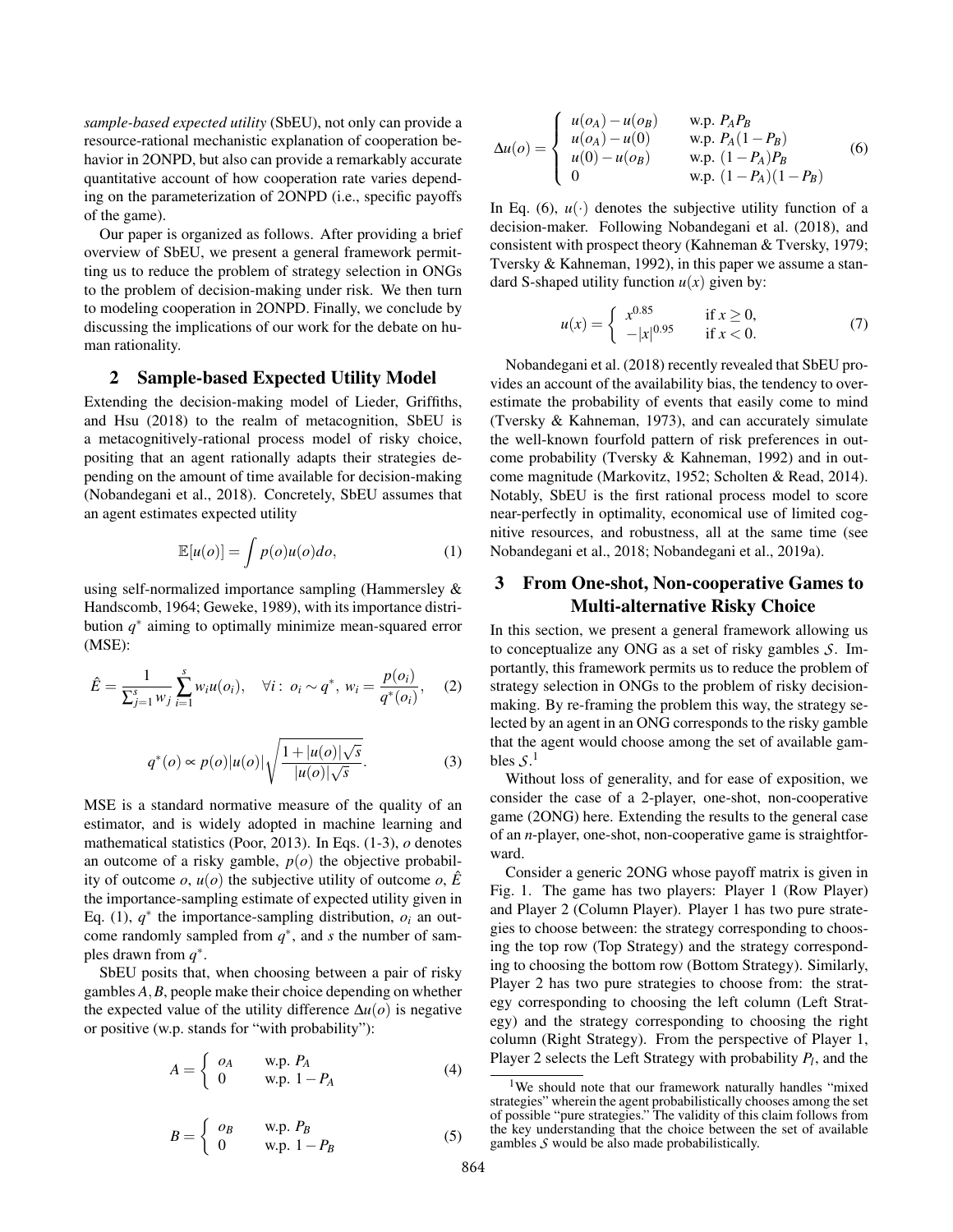

Figure 1: Payoff matrix for a generic 2-player, one-shot, noncooperative game (2ONG). For example, if Player 1 (Row Player) selects the Top Strategy and Player 2 (Column Player) selects the Left Strategy, Player 1 and Player 2 receive payoffs *a* and *x*, respectively.

Right Strategy with probability  $P_r = 1 - P_l$ . Likewise, from the perspective of Player 2, Player 1 selects the Top Strategy with probability  $P_t$ , and the Bottom Strategy with probability  $P_b = 1 - P_t$ . As such, Player 1 is essentially choosing between the two gambles *T* and *B*:

$$
T = \begin{cases} a & \text{w.p. } P_l \\ b & \text{w.p. } 1 - P_l \end{cases}
$$
 (8)

$$
B = \begin{cases} c & \text{w.p. } P_l \\ d & \text{w.p. } 1 - P_l \end{cases}
$$
 (9)

with gambles *T*,*B* corresponding to choosing the Top Strategy and the Bottom Strategy, respectively, and Player 2 is essentially choosing between the two gambles *L* and *R*:

$$
L = \begin{cases} x & \text{w.p. } P_t \\ y & \text{w.p. } 1 - P_t \end{cases}
$$
 (10)

$$
R = \begin{cases} v & \text{w.p. } P_t \\ w & \text{w.p. } 1 - P_t \end{cases}
$$
 (11)

with gambles *L*,*R* corresponding to choosing the Left Strategy and the Right Strategy, respectively.

The line of reasoning presented above shows that the problem of strategy selection for a player in 2ONGs can be formally reduced to the problem of deciding between two risky gambles (*T*,*B* for Row Player and *L*,*R* for Column Player). By the same logic, more generally, the problem of strategy selection for a player in an *n*-player ONG (with each player having *n* pure strategies to choose from) can be formally reduced the problem of deciding between *n* risky gambles.

As evidenced by Eqs. (8-9) depending on the parameter *Pl* , Player 1's choice between *T* and *B* explicitly depends on Player 1's conception of the probability with which Player 2 would select the Left Strategy (i.e., *Pl*). Likewise, as evidenced by Eqs. (10-11), Player 2's choice between *L* and *R* explicitly depends on Player 2's conception of the probability with which Player 1 would select the Top Strategy (i.e., *Pt*).

As a case-study, in the next section we turn our attention to Prisoner's Dilemma, and we show that, together with the general way of reducing ONGs to risky decision-making discussed above, SbEU can accurately explain cooperation in 2ONPDs, thereby providing a process-level, rational basis for cooperation in 2ONPDs.

# 4 Cooperation in One-shot, Non-cooperative Prisoner's Dilemma

A wealth of real-life scenarios are modeled as an instance of Prisoner's Dilemma, e.g., conflict of two prisoners independently questioned by the police (Kaminski, 2003), cartel problems (Osborne, 1976), the conflict of two superpowers who engage in a nuclear arms race (Wiesner & York, 1964), doping in sports (Savulescu, Foddy, & Clayton, 2004; Haugen, 2004), and global warming (Milinski et al., 2008).

Although, normatively, one should never cooperate in oneshot, non-cooperative Prisoner's Dilemma games, substantial experimental evidence shows that people typically cooperate in 2ONPDs (e.g., Dawes & Thaler, 1988; Fehr & Gächter, 2000; Keser & van Winden, 2000; Brandts & Schram, 2001).

In a 2ONPD, each player has two strategies to choose from: either to cooperate or to defect. The payoff matrix of a generic 2ONPD is shown in Fig. 2.

|              |                    | Player 2 (Column Player) |        |  |
|--------------|--------------------|--------------------------|--------|--|
|              |                    | Cooperate                | Defect |  |
| (Row Player) | Cooperate          | r, r                     | v, t   |  |
| Player 1     | $_{\text{Defect}}$ | t, v                     | p, p   |  |

Figure 2: Payoff matrix of a generic 2-player, one-shot, noncooperative Prisoner's Dilemma (20NPD), where  $t > r > p$ *v*. For 2ONPDs, the constraint  $r > p$  ensures that mutual cooperation is superior to mutual defection, while the constraints  $t > r$  and  $p > v$  grant that defection is the dominant strategy for both players. Players can either cooperate or defect.

According to the general framework presented in the previous section, assuming that (from the perspective of a player) the other player would cooperate with probability  $P_c$ , a player is essentially choosing from the following two risky choices:

Cooperate = 
$$
\begin{cases} r & \text{w.p. } P_c \\ v & \text{w.p. } 1 - P_c \end{cases}
$$

$$
\text{Defect} = \begin{cases} t & \text{w.p. } P_c \\ p & \text{w.p. } 1 - P_c \end{cases}
$$

According to the normative principle of least-informative priors (i.e., those prior distributions attaining highest entropy), having no priori knowledge of, or any opportunity to learn through interactions about, her opponent—due to the one-shot, non-cooperative nature of the game—it is rationally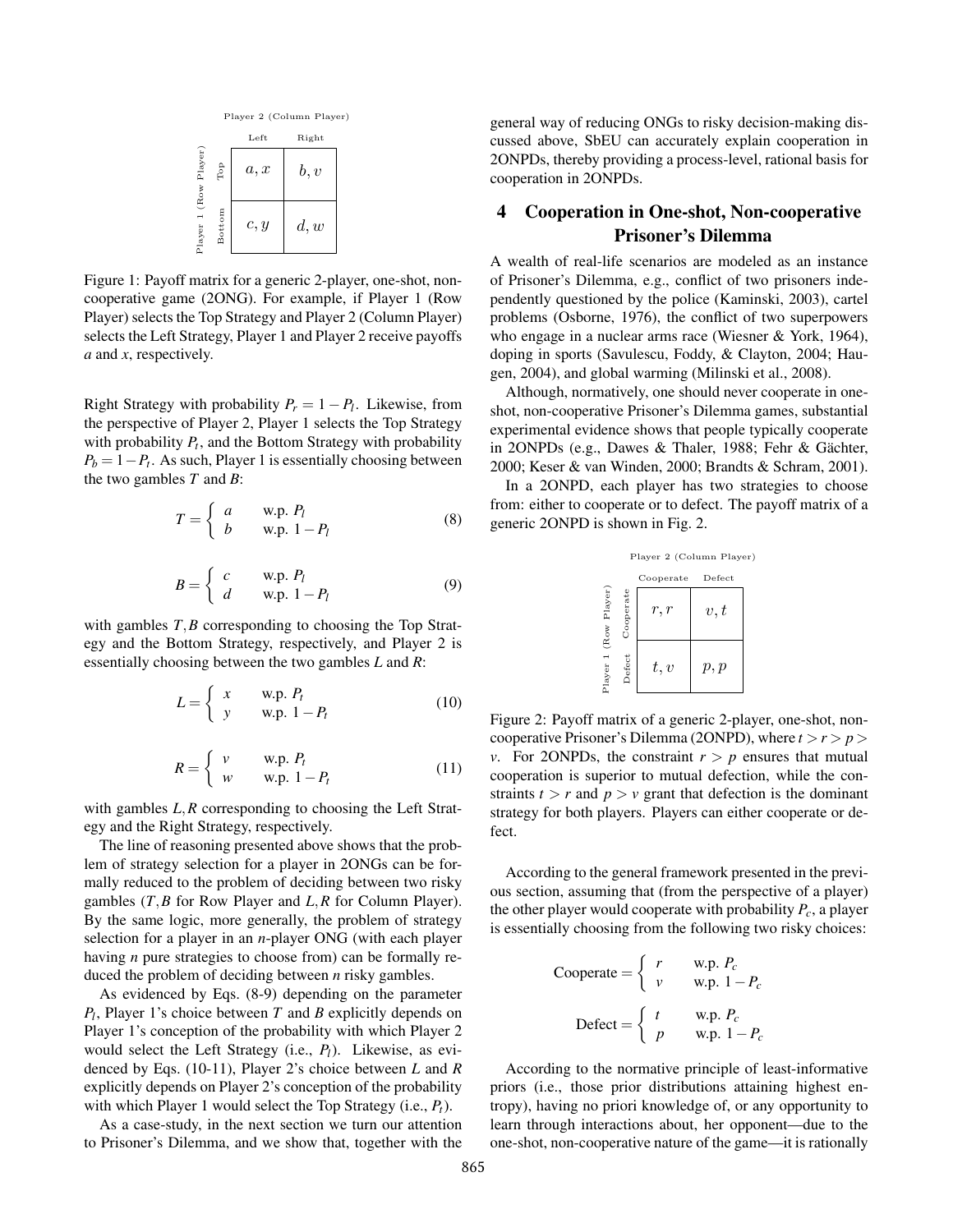justified for a player to assume that  $P_c = 0.5$ . Accordingly, throughout this paper we make the assumption that  $P_c = 0.5$ .

Recent work has provided mounting evidence suggesting that people often use very few samples in probabilistic judgments and reasoning (e.g., Vul et al., 2014; Battaglia et al. 2013; Lake et al., 2017; Gershman, Horvitz, & Tenenbaum, 2015; Hertwig & Pleskac, 2010; Griffiths et al., 2012; Gershman, Vul, & Tenenbaum, 2012; Bonawitz et al., 2014; Nobandegani et al., 2018; Lieder, Griffiths, Huys, & Goodman, 2018). Consistent with this finding, throughout this paper we assume that a player draws very few samples  $(s = 1;$ see Eqs. (2-3)) when deciding between cooperation and defection in 2ONPDs—except for Sec. 4.3 in which we directly investigate the effect of number of samples *s* on cooperation.

Under these justified assumptions (i.e,  $s = 1$  and  $P_c = 0.5$ ), in the following two subsections we show that Nobandegani et al.'s (2018) metacognitively-rational model, SbEU, accurately explains how cooperation rate varies depending on the parameterization of a 2ONPD.

#### 4.1 Manipulation of Cooperation Index

Introduced by Rapoport and Chammah (1965), *cooperation index* (CI) is a concrete measure of cooperativeness in 2ON-PDs; CI is a property of the experimental task. For a 2ONPD with a generic payoff matrix shown in Fig. 2, CI is given by (Rapoport & Chammah, 1965):

$$
CI = \frac{r - p}{t - v}.
$$
\n(12)

As for any 2ONPD holds  $t > r > p > v$  (see Fig. 2), it follows that  $0 < CI < 1$ . (The latter result follows from having  $t - v > 1$  $r - p > 0.$ 

Rapoport and Chammah (1965) experimentally demonstrated a linear relationship between CI and cooperation rate, with people tending to cooperate more as CI increases. Several studies have replicated this finding (e.g., Steele & Tedeschi, 1967; Vlaev & Chater, 2006).

Next, we show that SbEU can remarkably accurately account for this finding. To test how the cooperation rate predicted by SbEU changes as CI increases, we use nine representative 2ONPD games from Vlaev and Chater (2006, Table 1) which allow us to systematically vary CI equidistantly between 0.1 and 0.9. Recall that  $0 < CI < 1$ . We simulate  $N = 100,000$  participants, with  $s = 1$  and  $P_c = 0.5$ .

As Fig. 3 demonstrates, there is a significant positive, linear relationship between CI and the cooperation rate predicted by SbEU (Pearson's  $r = .9998$ , Kendall's  $\tau = 1$ , Spearman's  $\rho = 1, Ps < 10^{-5}$ ).

In the next subsection, we directly compare the cooperation rate predicted by SbEU and human data.

#### 4.2 Manipulation of Defection Payoff *p*

In a recent experiment investigating the effect of manipulation of defection payoff (i.e., parameter *p*; see Fig. 2) on cooperation, Engel and Zhurakhovska (2016) presented participants with eleven 2ONPDs; across these stimuli, they sys-



Figure 3: SbEU (Nobandegani et al., 2018) can accurately simulate the linear relationship between CI and cooperation rate, experimentally demonstrated by Rapoport and Chammah (1965).

tematically varied parameter *p* while keeping the other parameters fixed (for experimental stimuli see Engel and Zhurakhovska, 2016, Sec. 3).

Fig. 4 shows that SbEU can remarkably accurately account for Engel and Zhurakhovska's (2016) observed cooperation rates, explaining 98% of the variance in the experimental data (Pearson's  $r = .9906$ , Kendall's  $\tau = .9909$ , Spearman's  $\rho = .9977, P_s < .001$ ). In Fig. 4, we simulate  $N = 100,000$ participants, with  $s = 1$  and  $P_c = 0.5$ .



Figure 4: SbEU (Nobandegani et al., 2018) simulates Engel and Zhurakhovska's (2016) experimental data on the effect of manipulation of defection payoff (i.e., parameter *p*) on cooperation in 2ONPDs.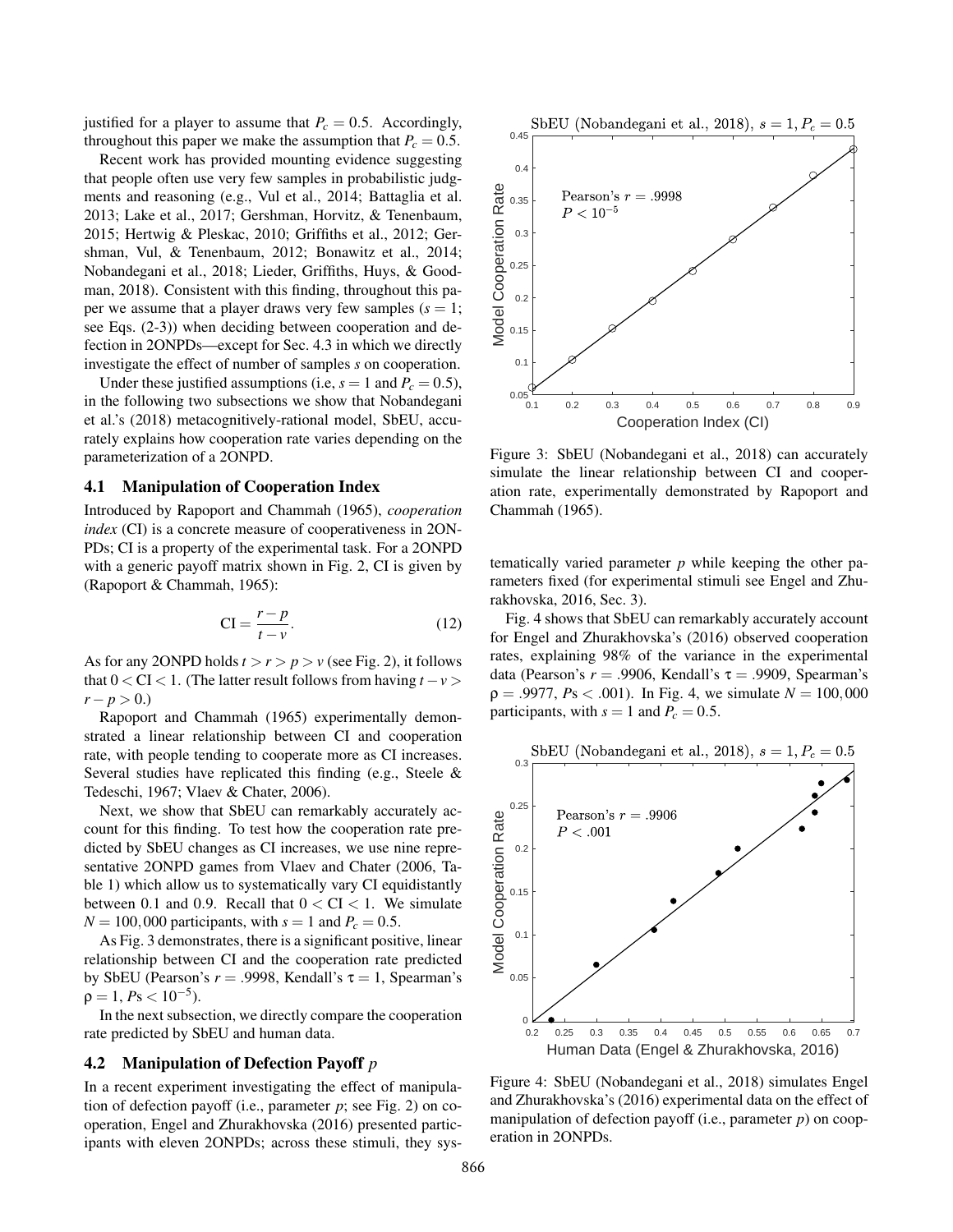## 4.3 The Predictive Relationship between Number of Samples *s* and Cooperation

In a recent study, Kanazawa and Fontaine (2013) experimentally investigated the effect of general intelligence (measured by a Raven's-type nonverbal test of general intelligence) on cooperation in 2ONPDs, showing that individuals with higher general intelligence are less likely to cooperate.

In this section we investigate the predictive relationship between the number of samples *s* and cooperation rate in 2ON-PDs. In the context of SbEU, we operationalize the wellsupported assumption that people with higher general intelligence typically enjoy more cognitive resources, e.g. working memory (e.g., Colom, Jung, & Haier, 2007; Colom et al., 2008, Burgess, Gray, Conway, & Braver, 2011) by positing that these individuals tend to draw more samples.

Consistent with Kanazawa and Fontaine's (2013) finding, SbEU predicts that cooperation rate should decrease as the number of samples *s* increases; see Fig. 5. In Fig. 5, we adopt the Kanazawa and Fontaine's (2013) specific PD problem given to the subjects (a 2ONPD with  $r = 3$ ,  $v = 0$ ,  $t = 5$ ,  $p =$ 1), and simulate  $N = 100,000$  participants with  $P_c = 0.5$ .



Figure 5: SbEU (Nobandegani et al., 2018) predicts that cooperation rate should decrease as the number of samples *s* increases, consistent with the experimental findings of Kanazawa and Fontaine (2013).

Importantly, SbEU's prediction depicted in Fig. 5 is supported by substantial evidence revealing that, in the context of 2ONPDs, deliberation (which can be readily operationalized in terms of drawing more samples) leads to increased defection rate, thus bringing behavior closer to the prescriptions of the normative standards of game theory (e.g., Rand, 2016).

### 4.4 Manipulation of *P<sup>c</sup>*

Shafir and Tversky (1992) examined cooperation rates in a well-known variant of 2ONPD: In some trials, participants



Figure 6: SbEU (Nobandegani et al., 2018) provides a resource-rational, process-level explanation of the puzzling finding of Shafir and Tversky (1992). This finding thus far has defied any (Bayesian) rational explanation. We simulate  $N = 100,000$  participants, with  $s = 1$ . We use a representative 2ONPD game from Shafir and Tversky (1992, Fig. 28.2) with the following parameters:  $r = 75$ ,  $v = 25$ ,  $t = 85$ ,  $p = 30$ .

were told what the other player was doing. Unsurprisingly, when participants were told that the other person decided to defect, then their probability to cooperate was 0.03; and when they were told that the other person decided to cooperate, then their probability to cooperate was 0.16. However, in trials (within participants design) when participants were not told what the other person did, the probability to cooperate raised to 0.37. This pattern of responding has been independently replicated several times (e.g., Busemeyer, Matthew, & Wang, 2006; Croson, 1999; Li & Taplin, 2002), and has thus far remained a puzzle for optimal decision theorists to explain.

The present study offers one, and thus far the only, (Bayesian) rational process-level explanation of this puzzle. As Fig. 6 shows, SbEU predicts that a participant should have only a minuscule tendency to cooperate when the other player is known to either fully cooperate or defect. However, consistent with Shafir and Tversky's (1992) finding, SbEU predicts that participants should have a substantially greater tendency to cooperate when they are maximally uncertain about what the other player would do. As such, SbEU provides a rational explanation of a clear violation of the *law of total probability* in 2ONPDs, as demonstrated by Shafir and Tversky (1992). According to the law of total probability (Durrett, 2010), the cooperation rate under the condition that the opponent's choice is unknown must fall between the cooperation rates observed under the two extreme conditions: full cooperation and full defection.

#### 5 General Discussion

Despite its solid normative ground, NE has failed to provide a satisfying descriptive account of human behavior in many game-theoretic settings. In this work, we focus on a well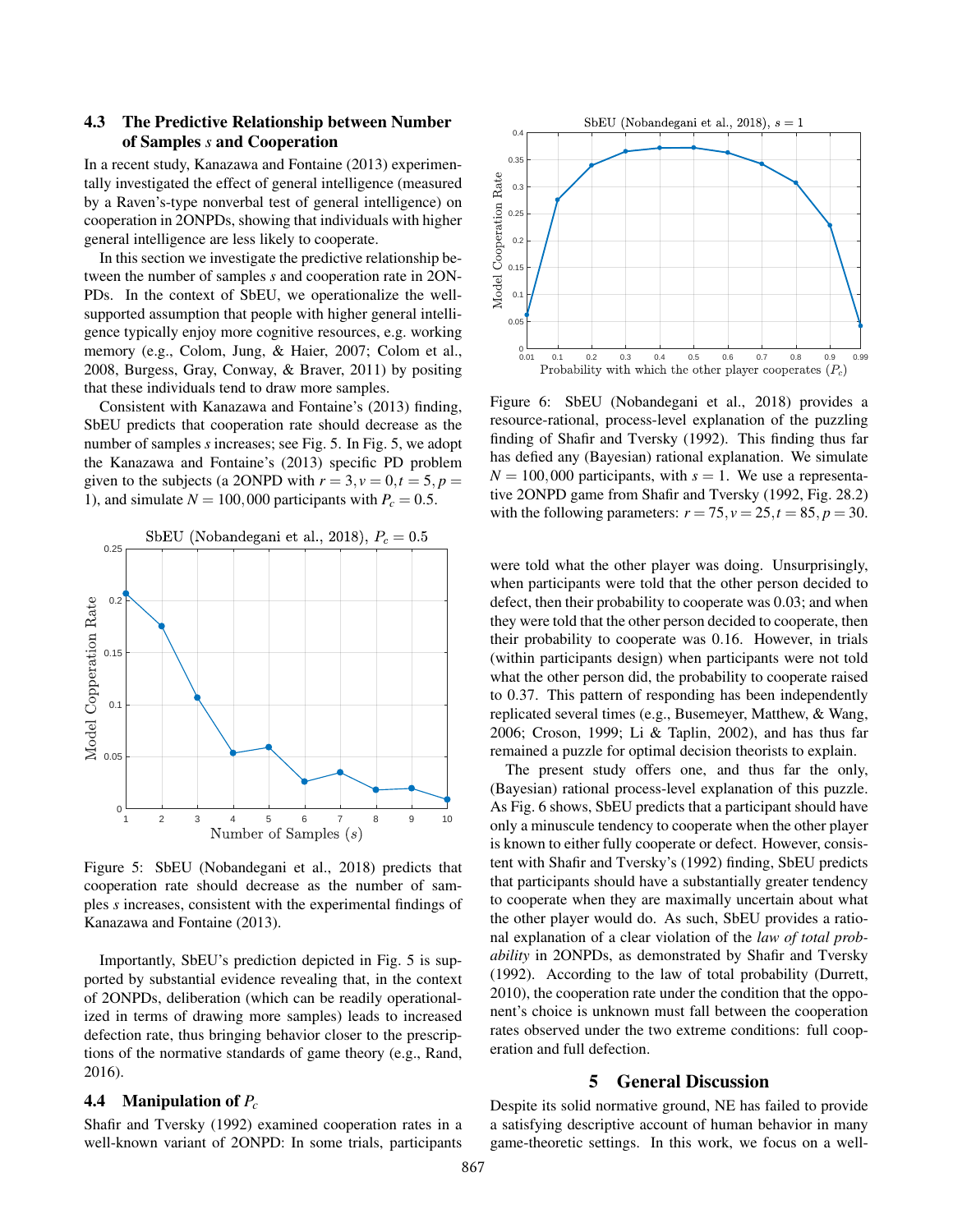documented, yet puzzling, deviation from NE: cooperation in 2-player, one-shot, non-cooperative, Prisoner's Dilemma games (2ONPDs). By way of introducing a general framework allowing us to conceptualize strategy selection in oneshot, non-cooperative games (ONGs) as the classical problem of decision-making under risk, we investigate whether (seemingly irrational) cooperation in 2ONPDs could be understood as an optimal behavior with the mind acting as a miser.

To our knowledge, our work provides the first (but, admittedly, preliminary) demonstration of how cooperation can arise from *purely selfish*, expected-utility maximization under cognitive limitations. Our findings challenge the widespread view that observed cooperation in 2ONPD games is primarily due to "cooperation bias" in humans, and are supported by recent experimental findings revealing little evidence for such cooperation bias (Pothos et al., 2011). As such, our work refutes the (very intuitive) widely-accepted conclusion that "If players are egoists, cooperation will not be observed in oneshot PD games" (Cooper et al., 1996).

Concretely, in this work we show that the Nobandegani et al.'s (2018) metacognitively-rational process model, SbEU, provides a resource-rational mechanistic explanation of cooperation in 2ONPDs, and offers an accurate quantitative account of how cooperation rate varies depending on the parameterization of a 2ONPD. Furthermore, by operationalizing higher intelligence in terms of drawing a larger number of samples in the available time, our work predicts that more intelligent individuals should tend to cooperate less, fully consistent with recent experimental findings (Kanazawa & Fontaine, 2013).

Shafir and Tversky's (1992) paradoxical finding on the violation of the law of total probability in 2ONPDs has resisted explanation by a model governed by classical probability theory (CPT) for nearly three decades. Interestingly, this paradoxical finding has been recently taken as strong evidence for quantum-probability models of cognition (e.g., Pothos & Busemeyer, 2009; Pothos & Busemeyer, 2013). Our work offers the first, and thus far the only, CPT-based explanation of Shafir and Tversky's (1992) paradoxical finding. As such, our work corroborates the view that decision-making behaviors that appear to be inconsistent with CPT, might after all be reconcilable with CPT when analyzed from an algorithmic perspective acknowledging cognitive limitations.

Being primarily inspired by the experimental finding that deliberation leads to a marked increase in defection rate in 2ONPDs (e.g., Rand, 2016), and applying a dual-process lens to cooperation in 2ONPDs, some researchers have recently argued that intuition favors cooperation while deliberation promotes selfishness (e.g., Rand, Greene, & Nowak, 2012; Rubinstein, 2007; Rand, 2016). Our work offers a completely new way of understanding this experimental finding—both qualitatively and quantitatively.

On the quantitative front, in sharp contrast to a dualprocess perspective, our work presents the first, and thus far the only, *single-process* model of cooperation in 2ONPDs,

providing a resource-rational mechanistic explanation of why deliberation leads to increased defection. According to our work, it is the optimal use of limited cognitive resources that underlies deliberation promoting selfishness in 2ONPDs. Relatedly, our recent work on modeling fairness in the Ultimatum Game (UG) also supports this view (Nobandegani, Destais, & Shultz, in prep).

On the qualitative side, our work offers a radically different interpretation of cooperation in 2ONPDs than the one provided by the classical dual-process account. From a dualprocess perspective, intuition (moderated by System 1) is good and cooperative while deliberation (moderated by System 2) is evil and uncooperative. However, according to our singe-process model (SbEU; Nobandegani et al., 2018), a boundedly-rational agent that selfishly maximizes its expected utility while optimally using its limited cognitive resources should show the highest cooperation rate as an intuitive response, with cooperation rate declining with deliberation. As such, according to our work, humans' intuitive response being to cooperate in 2ONPDs, is still, quite counterintuitively, the effect of selfishly maximizing expected utility while optimally using limited cognitive resources.

Our work contributes to an emerging line of work attempting to explain human cognition as an optimal use of limited cognitive resources (*rational minimalist program*, Nobandegani, 2017; Griffiths, Lieder, & Goodman, 2015), thereby demonstrating that a wide range of human behaviors are rational, provided that the computational and cognitive limitations of the mind are taken into consideration (Simon, 1957).

By demonstrating that SbEU, a recently proposed metacognitively-rational process model of risky choice (Nobandegani et al., 2018), can quantitatively account for ostensibly irrational cooperation rates in 2ONPDs, our work bridges between two related, but distinct, areas of research: game-theoretic decision-making and risky decision-making. As such, the work presented here brings us a step closer to developing a unified, mechanistic account of human decisionmaking.

Recent work has shown that SbEU can account for the St. Petersburg paradox, a centuries-old paradox in human decision-making (Nobandegani, da Silva Castanheira, Shultz, & Otto, 2019b), and has experimentally confirmed a counterintuitive prediction of SbEU: Deliberation leads people to move from one well-known bias, framing effect, to another well-known bias, the fourfold pattern of risk preferences (da Silva Castanheira; Nobandegani, & Otto, 2019). An important line of future work would be to investigate whether SbEU could also serve as a resource-rational process-level account of contextual effects in multi-attribute decision-making (e.g., the attraction, similarity, and compromise effects), thus bringing us another step closer to developing this unified account of decision-making.

Acknowledgments This work is supported by an operating grant to TRS from the Natural Sciences and Engineering Research Council of Canada. We would like to thank Constance